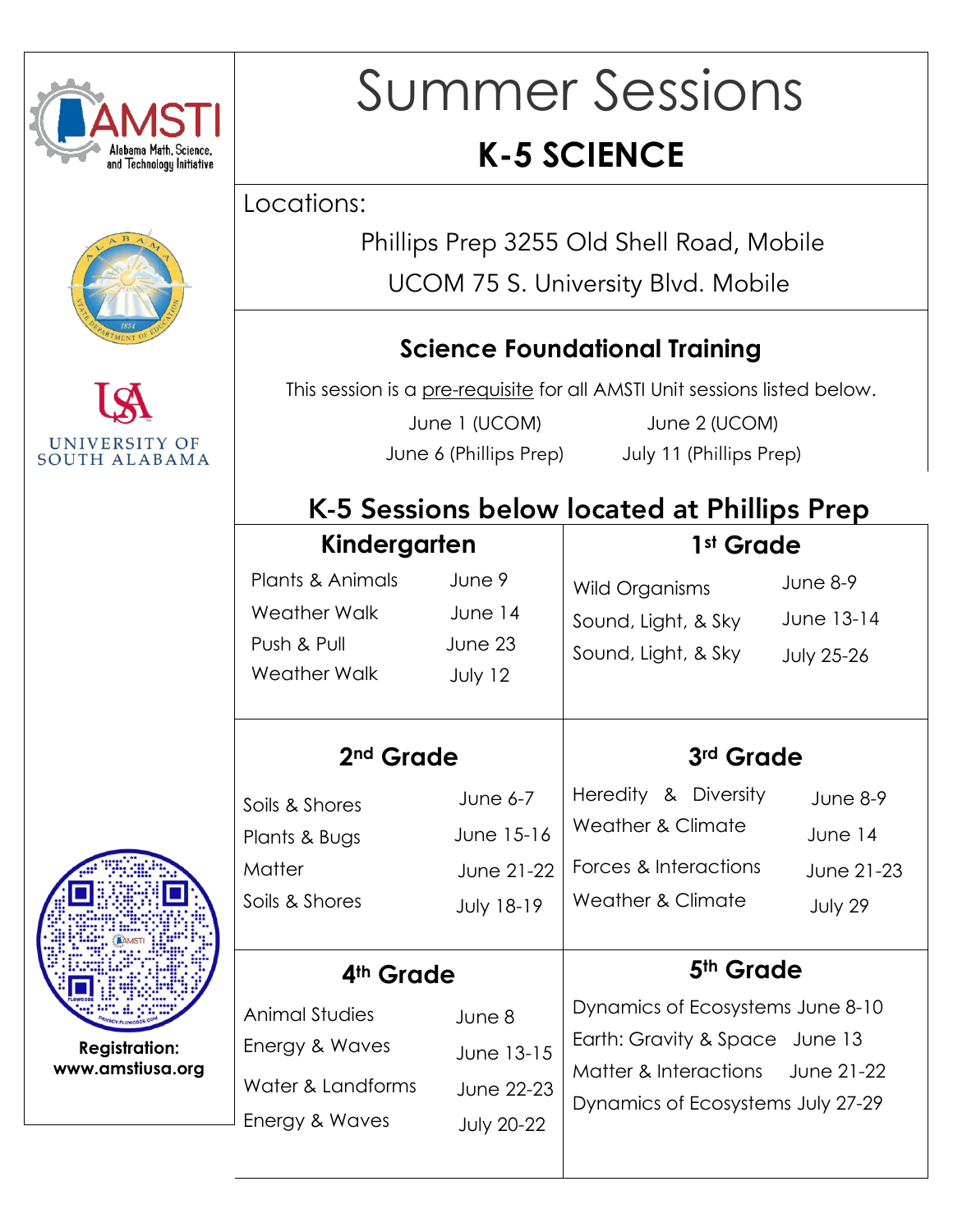

# Summer Sessions

### **6-8 SCIENCE**

Locations:

Phillips Prep 3255 Old Shell Road, Mobile

UCOM 75 S. University Blvd. Mobile

#### **Science Foundational Training**

This session is a pre-requisite for all AMSTI Unit sessions listed below.

June 1 (UCOM) June 2 (UCOM)

June 6 (Phillips Prep) July 11 (Phillips Prep)

#### 6-8 Sessions below located at Phillips Prep

#### **6th Grade**

Weather & Climate:««««..:««««..:««««..: « June 6-8 Sun-Earth-Moon System (Automatic Contract Automatic Contract Automatic Contract Automatic Contract Automatic Co Planetary Systems:««««..:«««. «..:«« ..June14-16 Plate Tectonics: ««« Australia Australia Australia Australia Australia Australia Australia Australia Australia Weather & Climate (Mate and Allen School and Allen School and Allen School and Allen School and Allen School and Allen School and Allen School and Allen School and Allen School and Allen School and Allen School and Allen S

#### **7th Grade**

Development & Reproduction of Organisms Biodiversity & Interdependence Exploring Body Systems Development & Reproduction of Organisms

June 6-10 June 13-15 June 20-22 July 18-22

#### **8th Grade**

 June 6-8 June 9-10,13 June 14-16 June 20-23 Forces & Motion Properties of Matter Mixtures, Compounds, & Elements Electricity, Waves, & Information Transfer Electricity, Waves, & Information Transfer